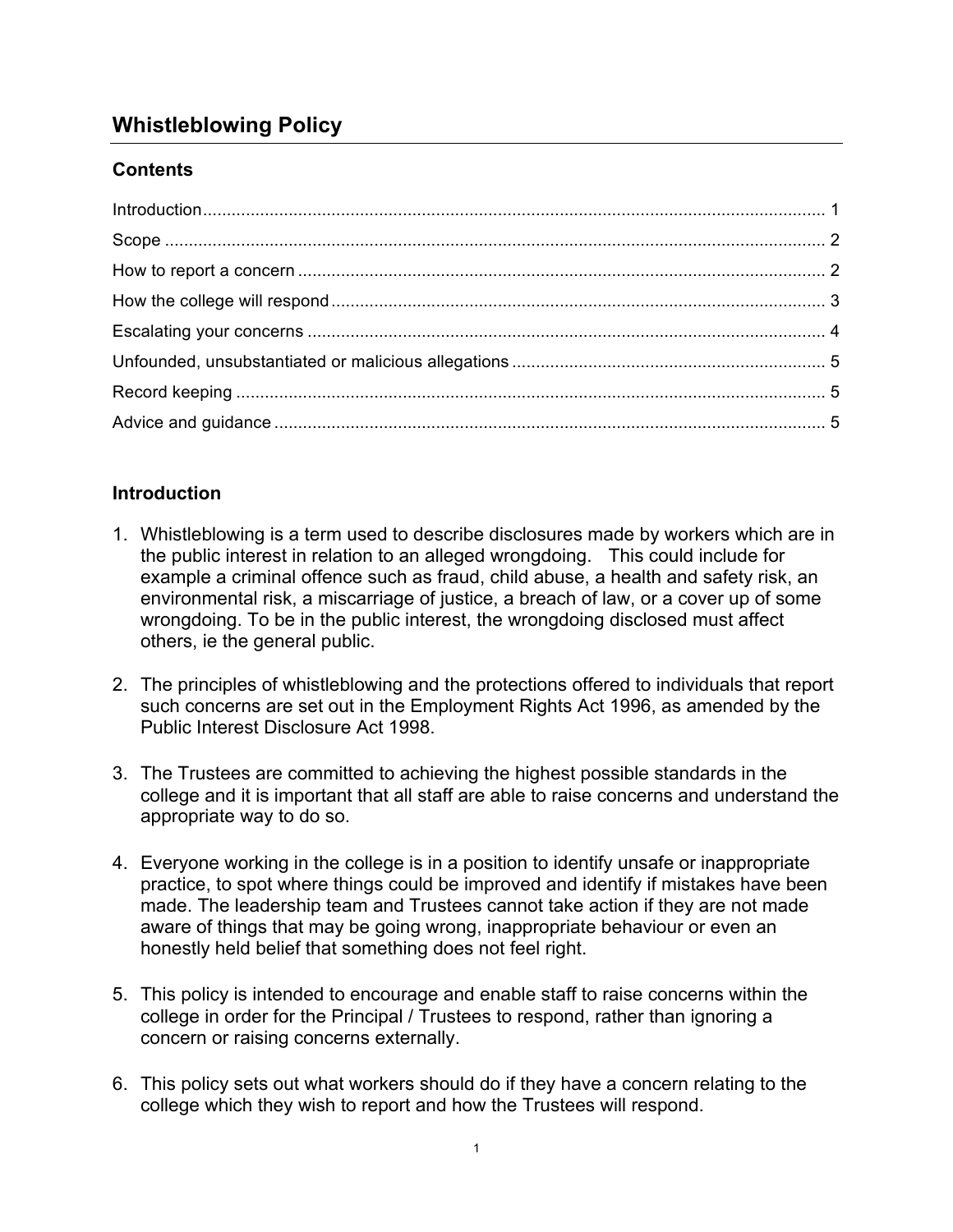## **Scope**

- 7. All staff have a duty to report any concerns they may have about activities and/or incidents within the college. It is recognised however that in some circumstances staff may wish to report issues confidentially and/or may worry about how the college and/or other staff may respond. This policy applies to all staff in the college and provides a framework for reporting concerns in a professional manner with due protection from any reprisals or victimisation.
- 8. This policy does not cover personal grievances which are not in the public interest, for example allegations of bullying or discrimination. Personal grievances should instead be resolved in accordance with the college's grievance procedure. Concerns about health and safety which do not affect the public should be reported in accordance with local procedures.
- 9. A concern may be about something that you sincerely believe in good faith:
	- Is unlawful
	- Is contrary to the college's agreed policies or procedures
	- Falls below established standards or practice
	- Constitutes improper conduct or misconduct
	- Presents a health and safety risk to the public as well as other employees
	- Involves damage to the environment
	- Involves the unauthorised use of public funds
	- Involves potential fraud, corruption or financial irregularity
	- Involves actual or potential abuse of children

Or you may believe that information relating to the above has been or is likely to be deliberated concealed.

## **How to report a concern**

10.You should make a note of your concerns with as much detail as possible, as soon as possible after the concern arises. Do not try to investigate your concerns personally and do not approach or accuse individuals directly. It is essential that appropriate reporting procedures are followed to maintain the integrity and confidentiality of any future investigation or proceedings.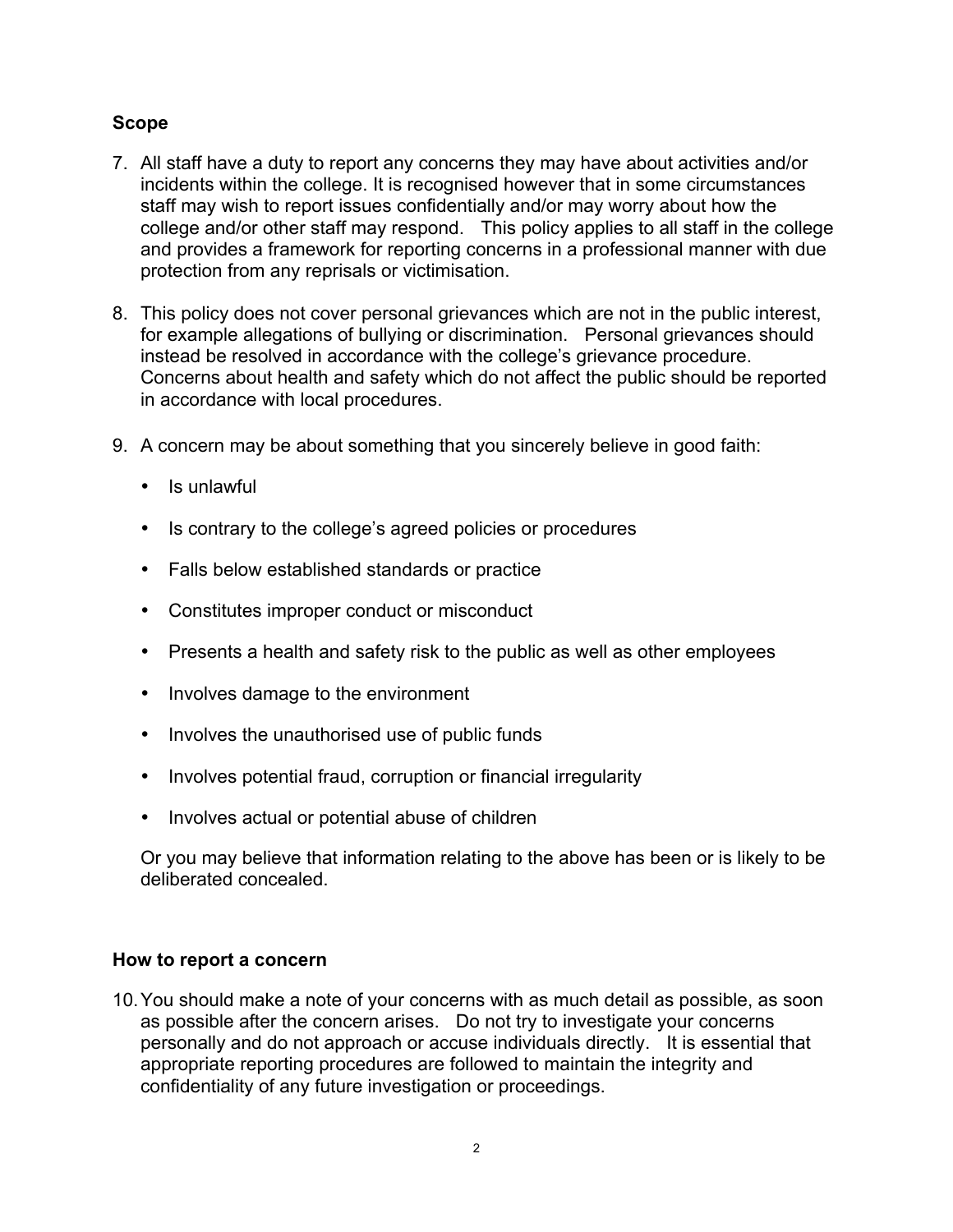- 11.When individuals report issues, they are making a vital contribution to the overall effectiveness of the college, the quality of education provided and the safety of the children in the college. Reporting issues allows for reflection and action to facilitate ongoing college improvement.
- 12.If you suspect fraud, corruption or financial irregularity, you should always inform the local authority head of anti-fraud and internal audit. S/he will then be responsible for notifying any other staff as needed.
- 13.For all other types of concern the first point of contact for any concern will normally be your line manager. If your concerns relate to your line manager, then you may instead wish to report these to the next line manager or Principal. Concerns about the Principal should be reported to the chair or another member of the Trustees.
- 14.Where your concern is about the Trustees, it may be raised with the local authority or the Regional Commissioner. You may wish to ask your trade union representative for advice on how best to raise your concern.
- 15.The earlier you report your concern, the easier it will be for the college to take action. You are not expected to prove the truth of any allegations but you will need to demonstrate to the person you report to that there are sufficient grounds for your concern.
- 16.Concerns may be raised verbally or in writing. It is easier for the college to investigate concerns if you raise these directly as they can then ask you questions to clarify the issues raised. If you raise your concerns anonymously, the college may not be able to investigate properly if you have not provided all the information needed and will not be able to tell you the outcome.
- 17.It is acknowledged that sometimes you may wish to raise concerns in confidence and if so we will take all reasonable steps to protect your identity. It may not be possible to resolve your concerns without revealing your identity; for example an investigation process may reveal the source of the information and a statement from you may be required as evidence. If this is the case the college will discuss with you how best to proceed.
- 18.If you do not wish to report your concern directly to the college, you may wish to approach your trade union, or a prescribed person or body that deals with the issue you are raising. For example, in a community college, you may wish to report your concern to the relevant local authority officer. If you choose to report your concerns to the media, then in most cases you will lose your rights under whistleblowing legislation.

#### **How the college will respond**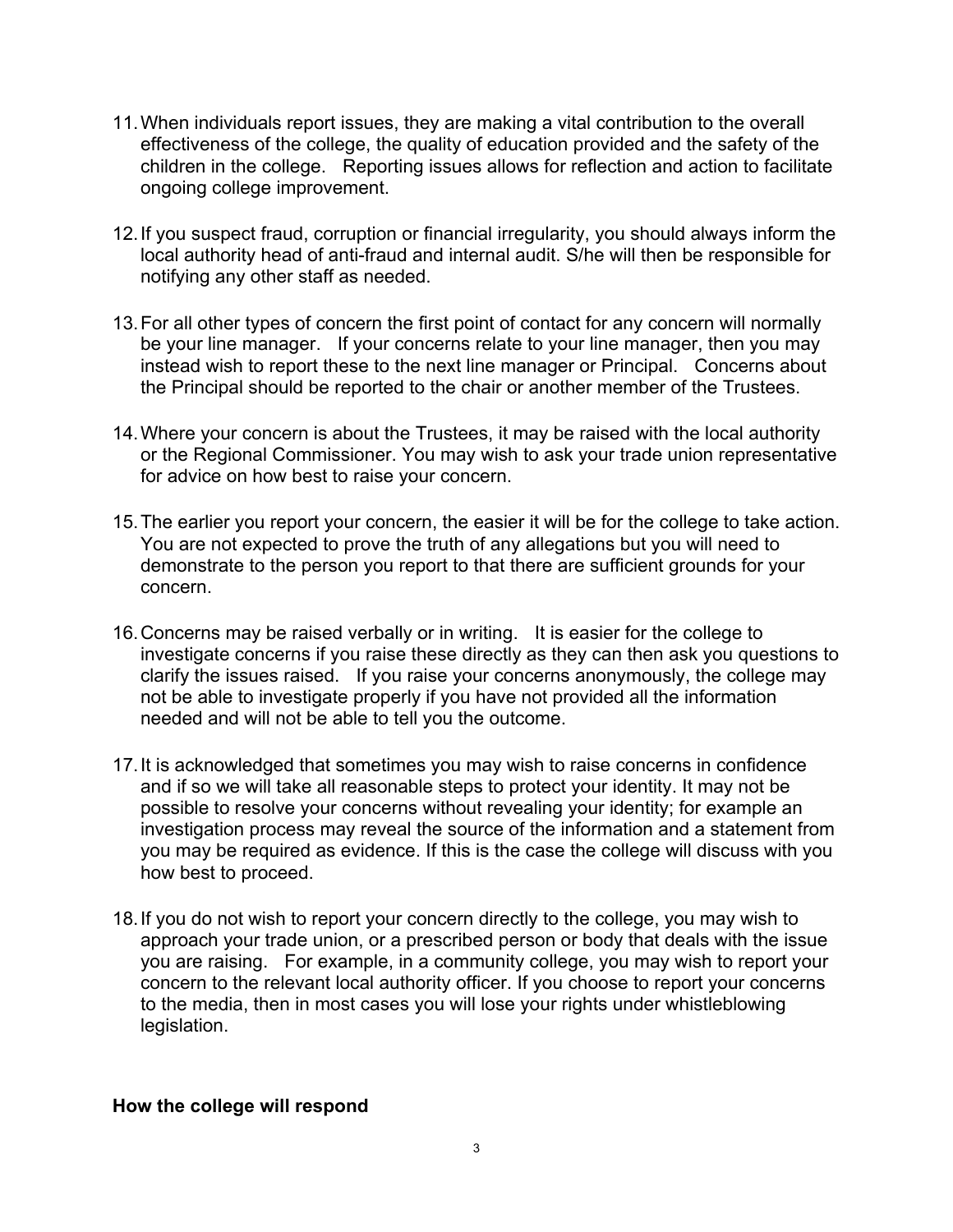- 19.Once you have told us your concerns, the college will identify an appropriate individual or committee to discuss your concerns with you and identify what action, if any, is needed in response. Remember that testing your concerns is not the same as accepting or rejecting them. You may be asked to provide further information.
- 20.The allocated individual will write to you within 10 working days of receipt of your complaint to: acknowledge receipt, indicate how they propose to deal with the matter, provide an estimate of how long it may take to provide a final response, tell you whether initial enquiries have been made and tell you whether further investigations are needed or if not why not. The allocated individual will contact you using the contact details you provided when raising your concerns, unless you have specified otherwise.
- 21.Any meetings with you can be held off the college site if wished. You have the right to be accompanied at such meetings by your trade union representative or a work colleague (who is not involved in the area of concern) if you so wish.
- 22.The allocated individual will decide the most appropriate way to deal with your concern and will keep you informed of the action they take but may not be able to provide you with detail if there is a need to keep the confidence of other people and/or proceedings. Action could include:
	- An investigation under the college's internal procedures
	- A referral to the police
	- A referral to the child protection officer
	- A referral to internal or external audit
	- An independent inquiry
- 23.Any investigations will be conducted on a strictly confidential basis and the subject of your concerns will not be informed unless and until it is necessary.
- 24.The college will take steps to minimise any difficulty you may experience as a result of raising a concern. For example, if you are required to give evidence in formal proceedings, the college will advise you on procedure beforehand.

## **Escalating your concerns**

25.If you are unsatisfied with the way the college has responded to your concern, or if you believe the wrongdoing is still ongoing, you may wish to escalate your concern to a more senior member of staff, the Trustees or a prescribed person or body.